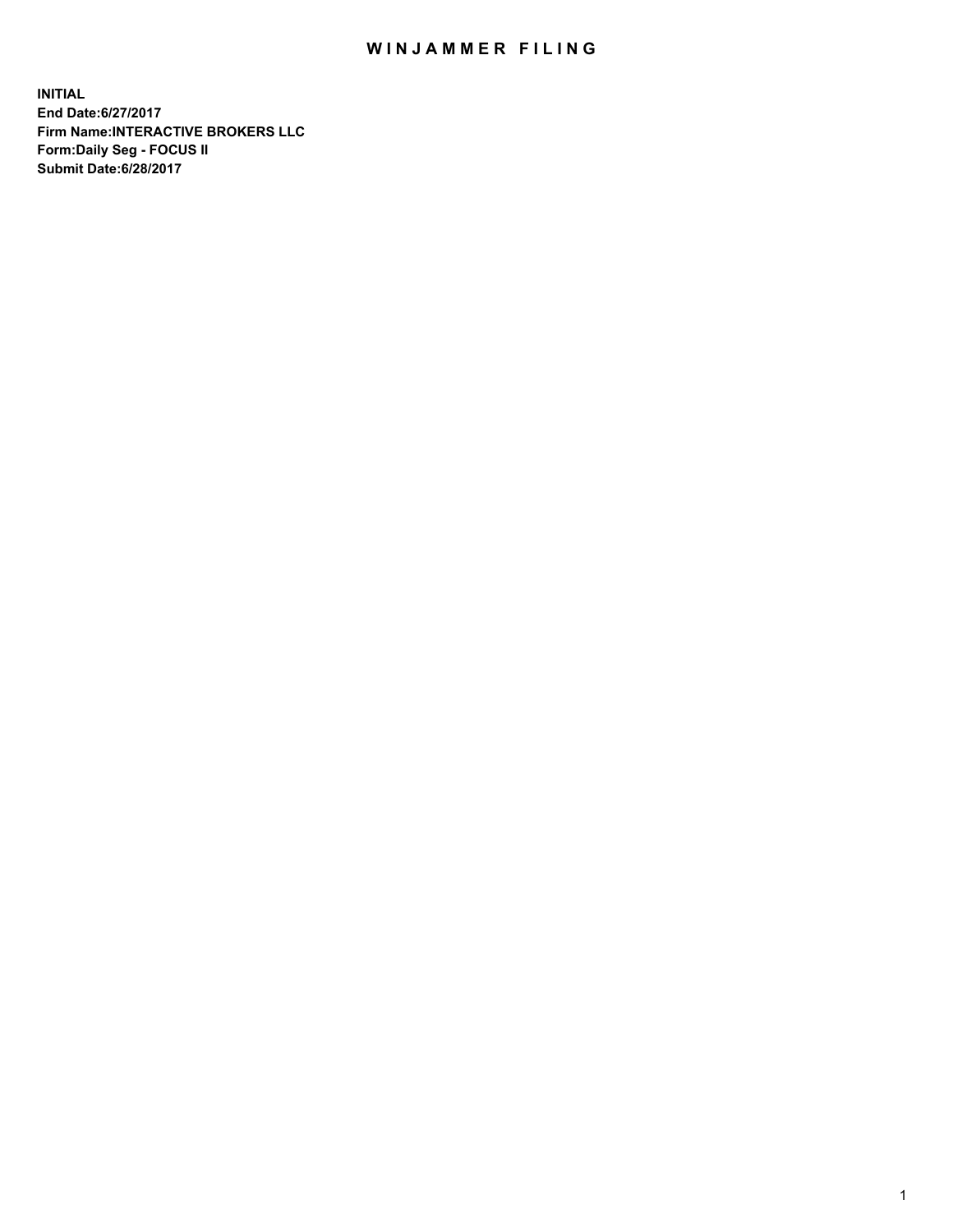## **INITIAL End Date:6/27/2017 Firm Name:INTERACTIVE BROKERS LLC Form:Daily Seg - FOCUS II Submit Date:6/28/2017 Daily Segregation - Cover Page**

| Name of Company<br><b>Contact Name</b><br><b>Contact Phone Number</b><br><b>Contact Email Address</b>                                                                                                                                                                                                                          | <b>INTERACTIVE BROKERS LLC</b><br>James Menicucci<br>203-618-8085<br>jmenicucci@interactivebrokers.c<br>om |
|--------------------------------------------------------------------------------------------------------------------------------------------------------------------------------------------------------------------------------------------------------------------------------------------------------------------------------|------------------------------------------------------------------------------------------------------------|
| FCM's Customer Segregated Funds Residual Interest Target (choose one):<br>a. Minimum dollar amount: ; or<br>b. Minimum percentage of customer segregated funds required:%; or<br>c. Dollar amount range between: and; or<br>d. Percentage range of customer segregated funds required between:% and%.                          | $\overline{\mathbf{0}}$<br>0<br>155,000,000 245,000,000<br>0 <sub>0</sub>                                  |
| FCM's Customer Secured Amount Funds Residual Interest Target (choose one):<br>a. Minimum dollar amount: ; or<br>b. Minimum percentage of customer secured funds required:%; or<br>c. Dollar amount range between: and; or<br>d. Percentage range of customer secured funds required between:% and%.                            | $\overline{\mathbf{0}}$<br>$\overline{\mathbf{0}}$<br>80,000,000 120,000,000<br>00                         |
| FCM's Cleared Swaps Customer Collateral Residual Interest Target (choose one):<br>a. Minimum dollar amount: ; or<br>b. Minimum percentage of cleared swaps customer collateral required:% ; or<br>c. Dollar amount range between: and; or<br>d. Percentage range of cleared swaps customer collateral required between:% and%. | $\overline{\mathbf{0}}$<br>$\overline{\mathbf{0}}$<br>0 <sub>0</sub><br><u>00</u>                          |

Attach supporting documents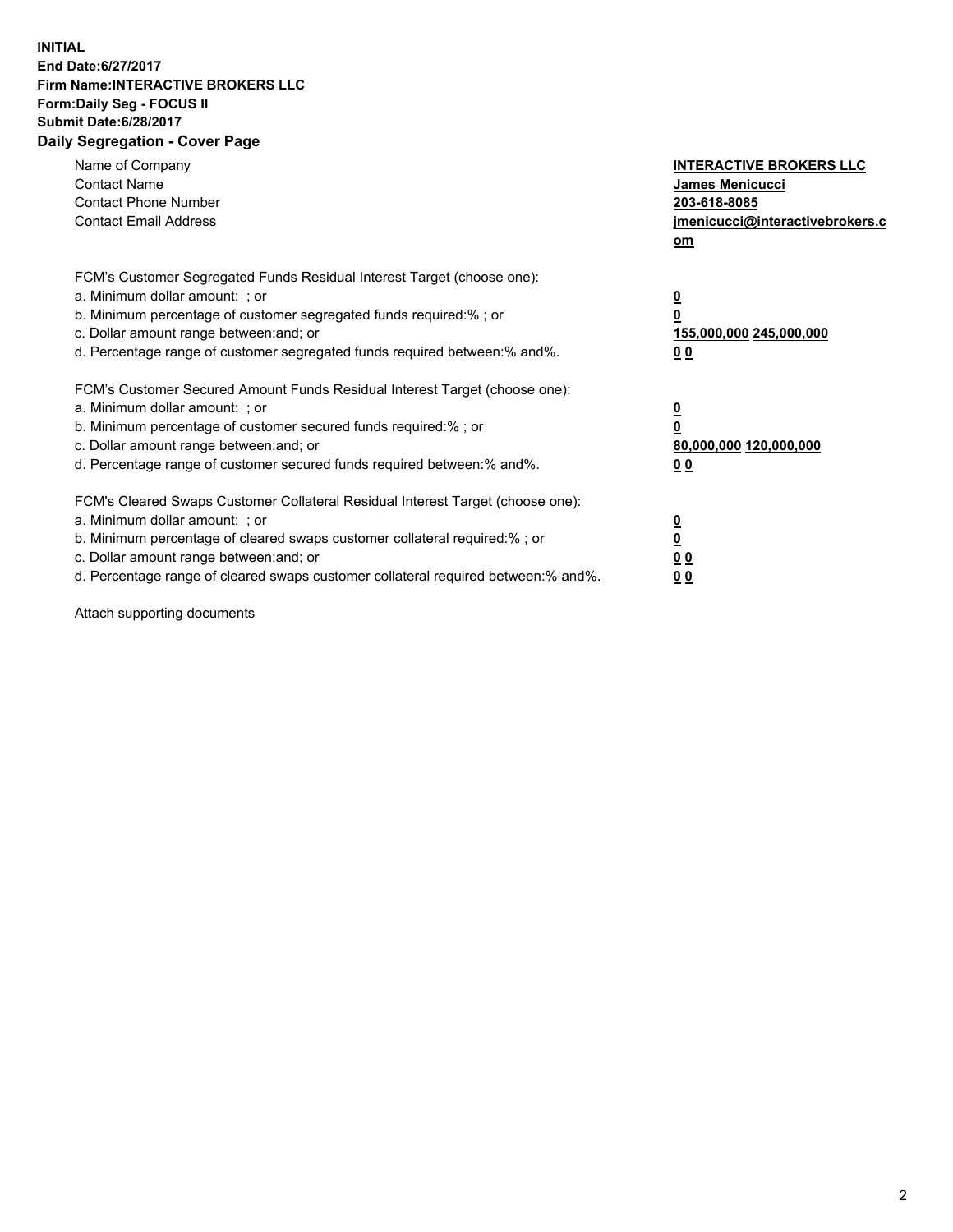## **INITIAL End Date:6/27/2017 Firm Name:INTERACTIVE BROKERS LLC Form:Daily Seg - FOCUS II Submit Date:6/28/2017 Daily Segregation - Secured Amounts**

|     | Daily Jegiegation - Jeculeu Alliounts                                                                      |                                  |
|-----|------------------------------------------------------------------------------------------------------------|----------------------------------|
|     | Foreign Futures and Foreign Options Secured Amounts                                                        |                                  |
|     | Amount required to be set aside pursuant to law, rule or regulation of a foreign                           | $0$ [7305]                       |
|     | government or a rule of a self-regulatory organization authorized thereunder                               |                                  |
| 1.  | Net ledger balance - Foreign Futures and Foreign Option Trading - All Customers                            |                                  |
|     | A. Cash                                                                                                    | 355,674,929 [7315]               |
|     | B. Securities (at market)                                                                                  | $0$ [7317]                       |
| 2.  | Net unrealized profit (loss) in open futures contracts traded on a foreign board of trade                  | -5,400,908 [7325]                |
| 3.  | Exchange traded options                                                                                    |                                  |
|     | a. Market value of open option contracts purchased on a foreign board of trade                             | 14,519 [7335]                    |
|     | b. Market value of open contracts granted (sold) on a foreign board of trade                               | -16,291 [7337]                   |
| 4.  | Net equity (deficit) (add lines 1. 2. and 3.)                                                              | 350,272,249 [7345]               |
| 5.  | Account liquidating to a deficit and account with a debit balances - gross amount                          | <b>5,085</b> [7351]              |
|     | Less: amount offset by customer owned securities                                                           | 0 [7352] 5,085 [7354]            |
| 6.  | Amount required to be set aside as the secured amount - Net Liquidating Equity                             | 350,277,334 [7355]               |
|     | Method (add lines 4 and 5)                                                                                 |                                  |
| 7.  | Greater of amount required to be set aside pursuant to foreign jurisdiction (above) or line                | 350,277,334 [7360]               |
|     | 6.                                                                                                         |                                  |
|     | FUNDS DEPOSITED IN SEPARATE REGULATION 30.7 ACCOUNTS                                                       |                                  |
| 1.  | Cash in banks                                                                                              |                                  |
|     | A. Banks located in the United States                                                                      | 48,957,787 [7500]                |
|     | B. Other banks qualified under Regulation 30.7                                                             | 0 [7520] 48,957,787 [7530]       |
| 2.  | Securities                                                                                                 |                                  |
|     | A. In safekeeping with banks located in the United States                                                  | 343,643,985 [7540]               |
|     | B. In safekeeping with other banks qualified under Regulation 30.7                                         | 0 [7560] 343,643,985 [7570]      |
| 3.  | Equities with registered futures commission merchants                                                      |                                  |
|     | A. Cash                                                                                                    | $0$ [7580]                       |
|     | <b>B.</b> Securities                                                                                       | $0$ [7590]                       |
|     | C. Unrealized gain (loss) on open futures contracts                                                        | $0$ [7600]                       |
|     | D. Value of long option contracts                                                                          | $0$ [7610]                       |
|     | E. Value of short option contracts                                                                         | 0 [7615] 0 [7620]                |
| 4.  | Amounts held by clearing organizations of foreign boards of trade                                          |                                  |
|     | A. Cash                                                                                                    | $0$ [7640]                       |
|     | <b>B.</b> Securities                                                                                       | $0$ [7650]                       |
|     | C. Amount due to (from) clearing organization - daily variation                                            | $0$ [7660]                       |
|     | D. Value of long option contracts                                                                          | $0$ [7670]                       |
|     | E. Value of short option contracts                                                                         | 0 [7675] 0 [7680]                |
| 5.  | Amounts held by members of foreign boards of trade                                                         |                                  |
|     | A. Cash                                                                                                    | 84,692,623 [7700]                |
|     | <b>B.</b> Securities                                                                                       | $0$ [7710]                       |
|     | C. Unrealized gain (loss) on open futures contracts                                                        | 1,028,056 [7720]                 |
|     | D. Value of long option contracts                                                                          | 14,519 [7730]                    |
|     | E. Value of short option contracts                                                                         | -16,291 [7735] 85,718,907 [7740] |
| 6.  | Amounts with other depositories designated by a foreign board of trade                                     | 0 [7760]                         |
| 7.  | Segregated funds on hand                                                                                   | $0$ [7765]                       |
| 8.  | Total funds in separate section 30.7 accounts                                                              | 478,320,679 [7770]               |
| 9.  | Excess (deficiency) Set Aside for Secured Amount (subtract line 7 Secured Statement<br>Page 1 from Line 8) | 128,043,345 [7380]               |
| 10. | Management Target Amount for Excess funds in separate section 30.7 accounts                                | 80,000,000 [7780]                |
| 11. | Excess (deficiency) funds in separate 30.7 accounts over (under) Management Target                         | 48,043,345 [7785]                |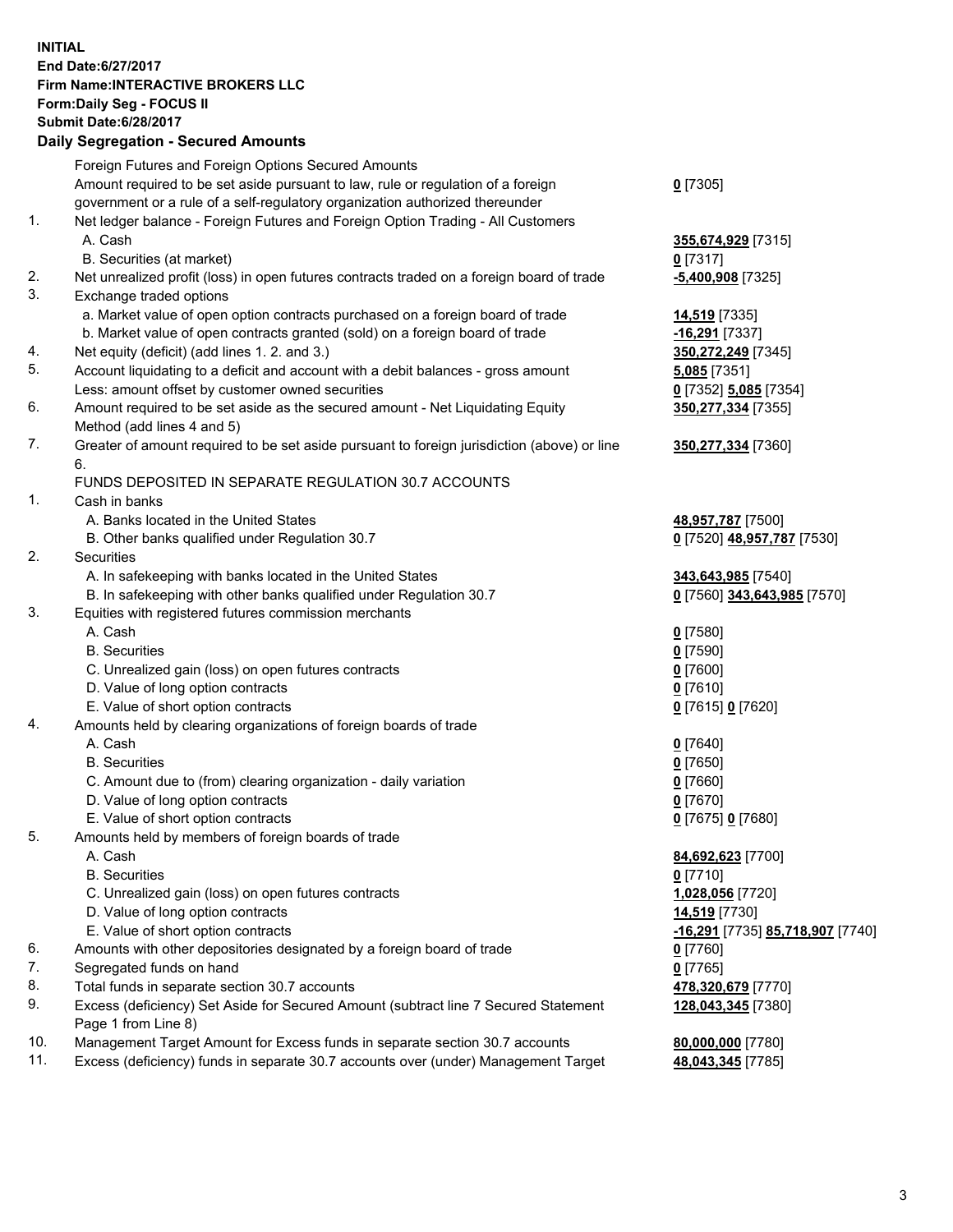**INITIAL End Date:6/27/2017 Firm Name:INTERACTIVE BROKERS LLC Form:Daily Seg - FOCUS II Submit Date:6/28/2017 Daily Segregation - Segregation Statement** SEGREGATION REQUIREMENTS(Section 4d(2) of the CEAct) 1. Net ledger balance A. Cash **4,189,433,471** [7010] B. Securities (at market) **0** [7020] 2. Net unrealized profit (loss) in open futures contracts traded on a contract market **-4,363,875** [7030] 3. Exchange traded options A. Add market value of open option contracts purchased on a contract market **226,562,486** [7032] B. Deduct market value of open option contracts granted (sold) on a contract market **-320,785,800** [7033] 4. Net equity (deficit) (add lines 1, 2 and 3) **4,090,846,282** [7040] 5. Accounts liquidating to a deficit and accounts with debit balances - gross amount **209,701** [7045] Less: amount offset by customer securities **0** [7047] **209,701** [7050] 6. Amount required to be segregated (add lines 4 and 5) **4,091,055,983** [7060] FUNDS IN SEGREGATED ACCOUNTS 7. Deposited in segregated funds bank accounts A. Cash **672,508,488** [7070] B. Securities representing investments of customers' funds (at market) **2,363,809,560** [7080] C. Securities held for particular customers or option customers in lieu of cash (at market) **0** [7090] 8. Margins on deposit with derivatives clearing organizations of contract markets A. Cash **26,362,701** [7100] B. Securities representing investments of customers' funds (at market) **1,294,148,302** [7110] C. Securities held for particular customers or option customers in lieu of cash (at market) **0** [7120] 9. Net settlement from (to) derivatives clearing organizations of contract markets **22,902,277** [7130] 10. Exchange traded options A. Value of open long option contracts **226,557,830** [7132] B. Value of open short option contracts **-320,767,526** [7133] 11. Net equities with other FCMs A. Net liquidating equity **0** [7140] B. Securities representing investments of customers' funds (at market) **0** [7160] C. Securities held for particular customers or option customers in lieu of cash (at market) **0** [7170] 12. Segregated funds on hand **0** [7150] 13. Total amount in segregation (add lines 7 through 12) **4,285,521,632** [7180] 14. Excess (deficiency) funds in segregation (subtract line 6 from line 13) **194,465,649** [7190] 15. Management Target Amount for Excess funds in segregation **155,000,000** [7194] **39,465,649** [7198]

16. Excess (deficiency) funds in segregation over (under) Management Target Amount Excess